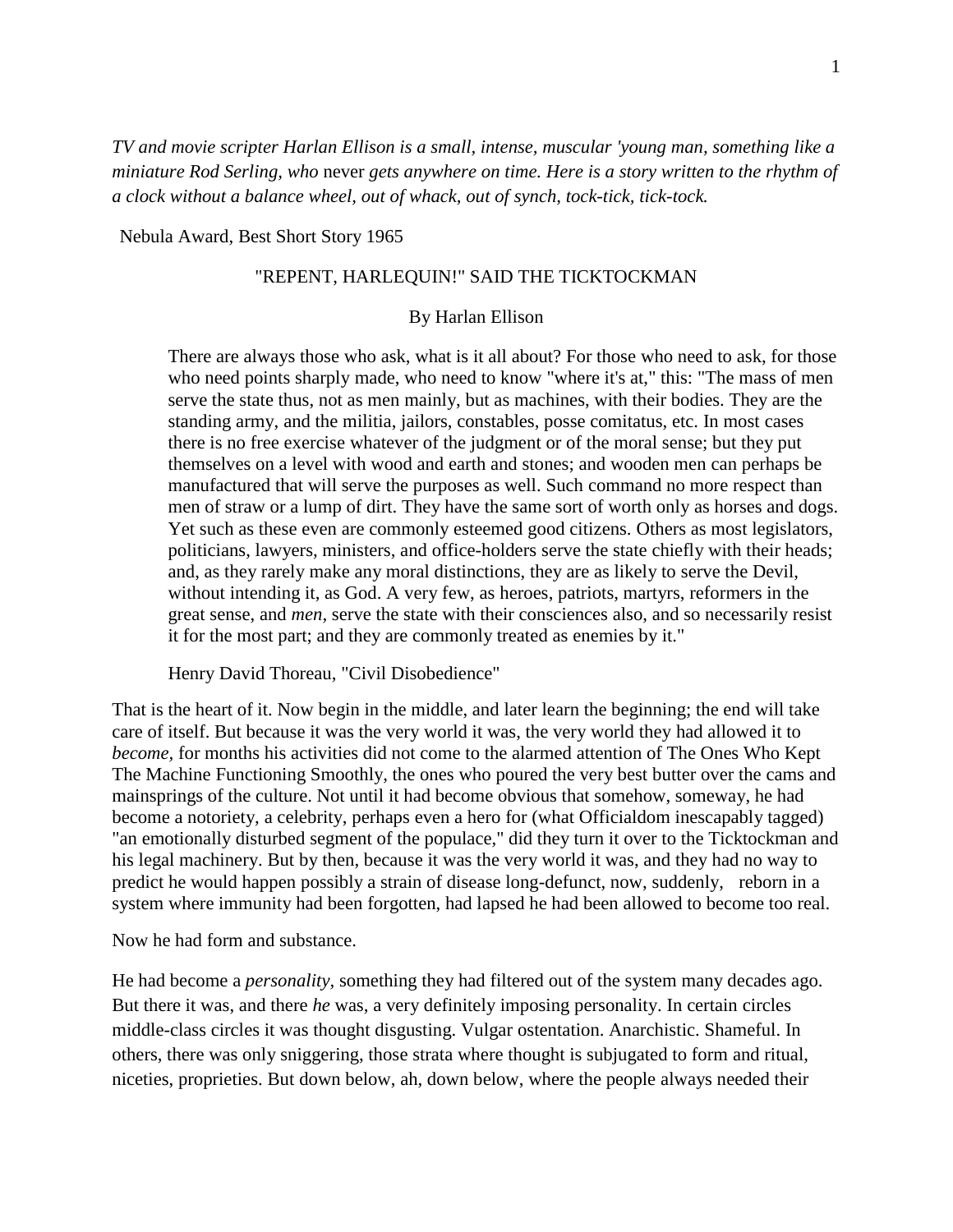saints and sinners, their bread and circuses, their heroes and villains, he was considered a Bolivar; a Napoleon; a Robin Hood; a Dick Bong (Ace of Aces); a Jesus; a Jomo Kenyatta.

And at the topwhere, like socially-attuned Shipwreck Kellys, even tremor and vibration threatens to dislodge the wealthy, powerful, and titled from their flagpoleshe was considered a menace; a heretic; a rebel; a disgrace; a peril. He was known down the line, to the very heartmeat core, but the important reactions were high above and far below. At the very top, at the very bottom.

So his file was turned over, along with his time-card and his cardioplate, to the office of the Ticktockman.

The Ticktockman: very much over six feet tall, often silent, a soft purring man when things went timewise. The Ticktock-man.

Even in the cubicles of the hierarchy, where fear was generated, seldom suffered, he was called the Ticktockman.

But no one called him that to his mask.

You don't call a man a hated name, not when that man, behind his mask, is capable of revoking the minutes, the hours, the days and nights, the years of your life. He was called the Master Timekeeper to his mask. It was safer that way.

"This is *what* he is," said the Ticktockman with genuine softness, "but not *who* he is? This time-card I'm holding in my left hand has a name on it, but it is the name of *what* he is, not

*who* he is. This cardioplate here in my right hand is also named, but not whom named, merely what named. Before I can exercise proper revocation, I have to know who this what is."

To his staff, all the ferrets, all the loggers, all the finks, all the commex, even the mineez, he said, "Who is this Harlequin?"

He was not purring smoothly. Timewise, it was jangle.

However, it *was* the longest single speech they had ever

heard him utter at one time, the staff, the ferrets, the loggers, the finks, the commex, but not the mineez, who usually weren't around to know, in any case. But even they scurried to find out.

Who is the Harlequin?

High above the third level of the city, he crouched on the humming aluminum-frame platform of the air-boat (foof! air-boat, indeed! swizzleskid is what it was, with a tow-rack jerry-rigged) and stared down at the neat Mondrian arrangement of the buildings.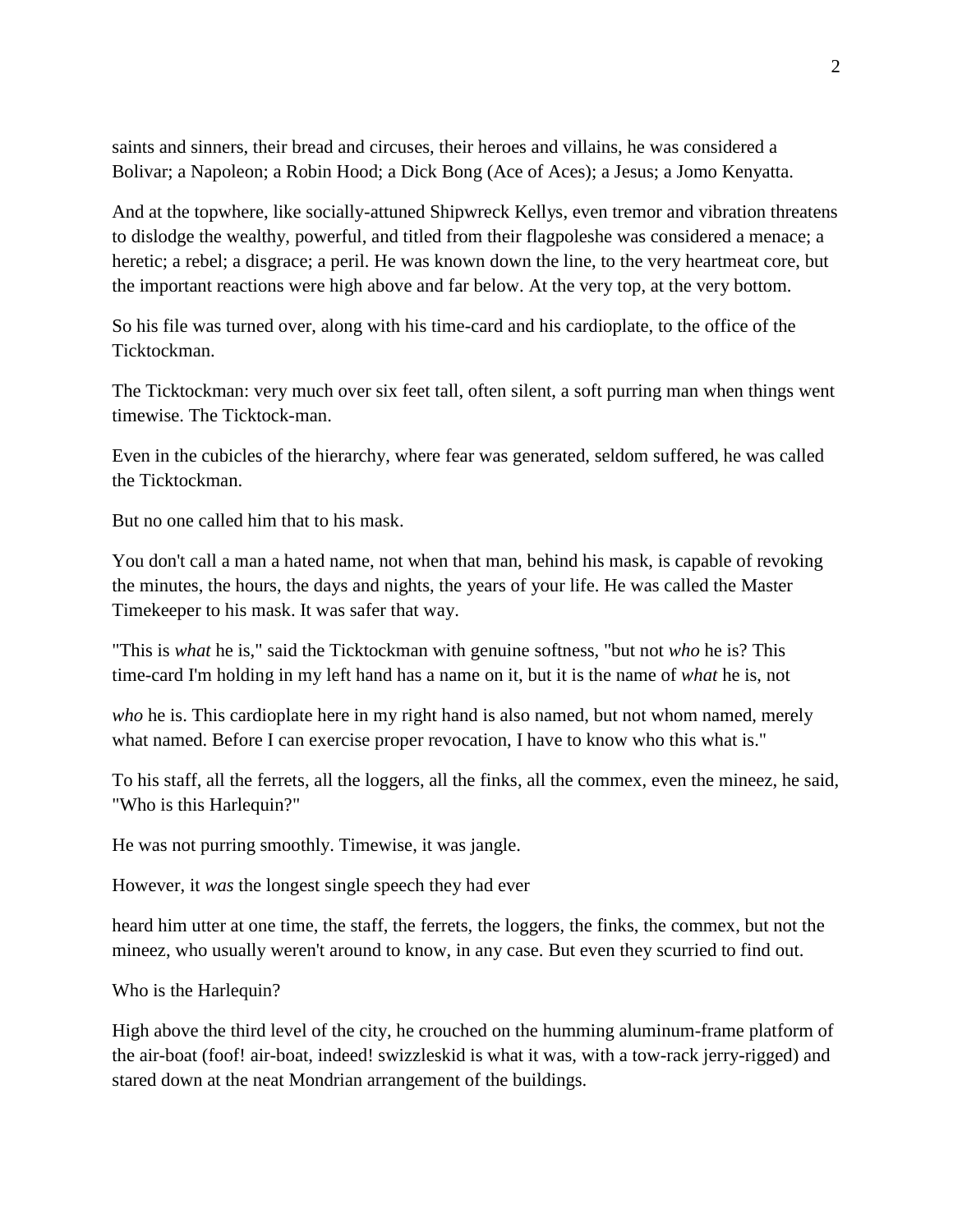Somewhere nearby, he could hear the metronomic left-right-left of the 2:47 P.M. shift, entering the Timkin roller-bearing plant in their sneakers. A minute later, precisely, he heard the softer right-left-right of the *5:*00 A.M. formation, going home. An elfish grin spread across his tanned features, and his dimples appeared for a moment. Then, scratching at his thatch of auburn hair, he shrugged within his motley, as though girding himself for what came next, and threw the joystick forward, and bent into the wind as the air-boat dropped. He skimmed over a slidewalk, purposely dropping a few feet to crease the tassels of the ladies of fashion, andinserting thumbs

in large earshe stuck out his tongue, rolled his eyes, and went wugga-wugga-wugga. .It was a minor diversion. One pedestrian skittered and tumbled, sending parcels everywhichway, another

wet herself, a third keeled slantwise and the walk was stopped automatically by the servitors till she could be resuscitated. It was a minor diversion.

Then he swirled away on a vagrant breeze, and was gone.

Hi-ho.

As he rounded the cornice of the Time-Motion Study Building, he saw the shift, just boarding the slidewalk. With practiced motion and an absolute conservation of movement, they sidestepped up onto the slowstrip and (in a chorus line reminiscent of a Busby Berkeley film of the antediluvian 1930's) advanced across the strips ostrich-walking till they were lined up on the expresstrip.

Once more, in anticipation, the elfin grin spread, and there was a tooth missing back there on the left side. He dipped, skimmed, and swooped over them; and then, scrunching about on the air-boat, he released the holding pins that fastened shut the ends of the home-made pouring troughs that kept his cargo from dumping prematurely. And as he pulled the trough-pins, the air-boat slid over the factory workers and one hundred and fifty thousand dollars' worth Of jelly beans cascaded down on the expresstrip.

Jelly beans! Millions and billions of purples and yellows and greens and licorice and grape and raspberry and mint and round and smooth and crunchy outside and soft-mealy inside and sugary and bouncing jouncing tumbling clittering clattering skittering fell on the heads and shoulders and hardhats and carapaces of the Timkin workers, tinkling on the slidewalk and bouncing away and rolling about underfoot and filling the sky on their way down with all the colors of joy and childhood and holidays, coming down in a steady rain, a solid wash, a torrent of color and sweetness out of the sky from above, and entering a universe of sanity and metronomic order with quite-mad coocoo newness. Jelly beans!

The shift workers howled and laughed and were pelted, and broke ranks, and the jelly beans managed to work their way into the mechanism of the slidewalks after which there was a hideous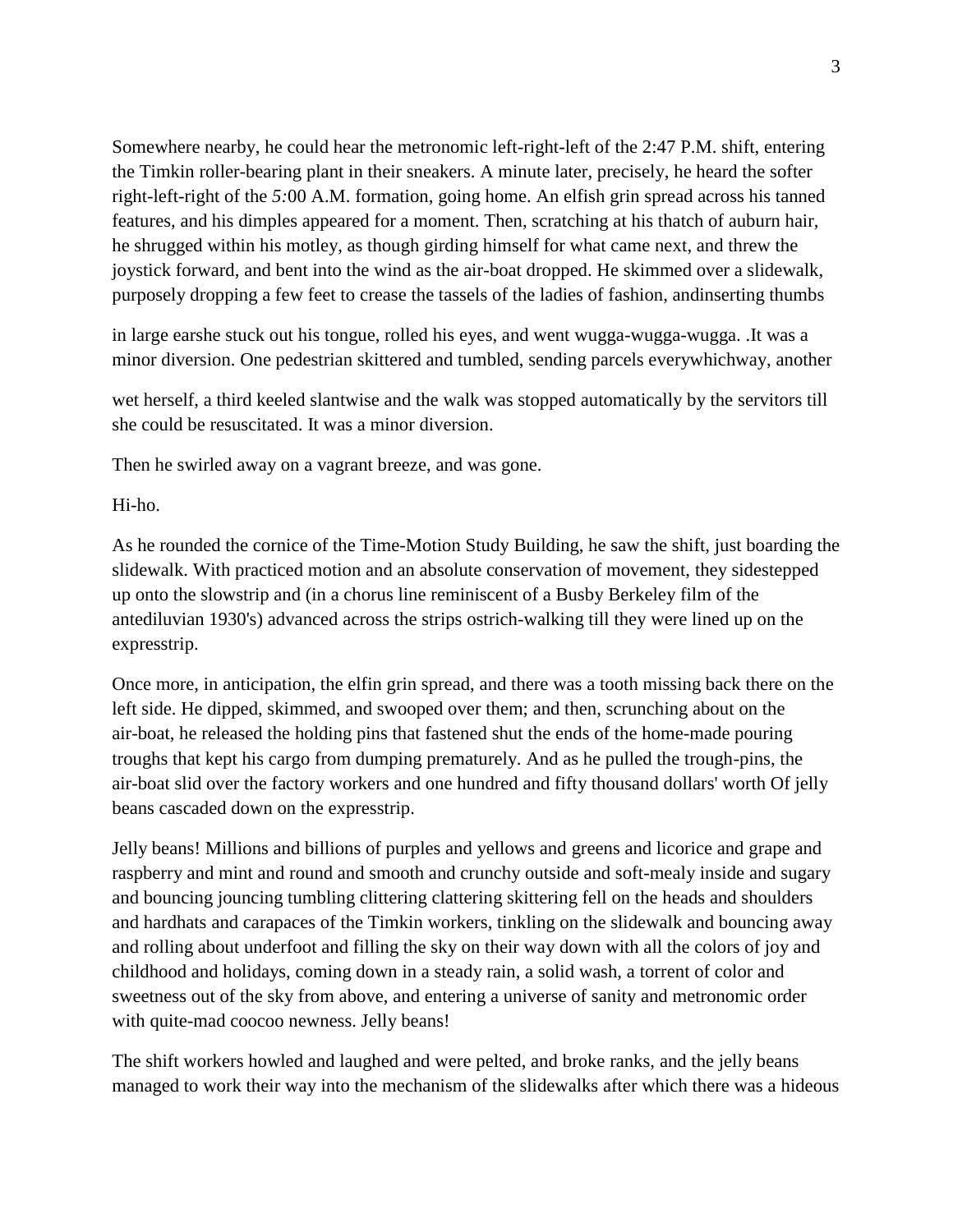scraping as the sound of a million fingernails rasped down a quarter of a million blackboards, followed by a coughing and a sputtering, and then the slidewalks all stopped and everyone was dumped thisawayandthataway in a jackstraw tumble, and still laughing and popping little jelly bean eggs of childish color into their mouths. It was a holiday, and a jollity, an absolute insanity, a giggle. But . ..

The shift was delayed seven minutes.

They did not get home for seven minutes.

The master schedule was thrown off by seven minutes.

Quotas were delayed by inoperative slidewalks for seven minutes.

He had tapped the first domino in the line, and one after another, like chik chik chik, the others had fallen.

The System had been seven minutes worth of disrupted. It was a tiny matter, one hardly worthy of note, but in a society where the single driving force was order and unity and promptness and clocklike precision and attention to the clock, reverence of the gods of the passage of time, it was a disaster of major importance.

So he was ordered to appear before the Ticktockman. It was broadcast across every channel of the communications web. He was ordered to be *there* at 7:00 dammit on time. And they waited, and they waited, but he didn't show up till almost ten-thirty, at which time he merely sang a little song about moonlight in a place no one had ever heard of, called Vermont, and vanished again. But they had all been waiting since seven, and it wrecked *hell* with their schedules. So the question remained: Who is the Harlequin?

But the *unasked* question (more important of the two) was: how did we get *into* this position, where a laughing, irresponsible japer of jabberwocky and jive could disrupt our entire economic and cultural life with a hundred and fifty thousand dollars' worth of jelly beans . . .

*Jelly* for God's sake beans! This is madness! Where did he get the money to buy a hundred and fifty thousand dollars' worth of jelly beans? (They knew it would have cost that much, because they had a team of Situation Analysts pulled off another assignment, and rushed to the slidewalk scene to sweep up and count the candies, and produce findings, which disrupted *their* schedules and threw their entire branch at least a day behind.) Jelly beans! Jelly . . . *beans?* Now wait a

seconda second accounted forno one has manufactured jelly beans for over a hundred years. Where did he get jelly beans?

That's another good question. More than likely it will never be answered to your complete satisfaction. But then, how many questions ever are?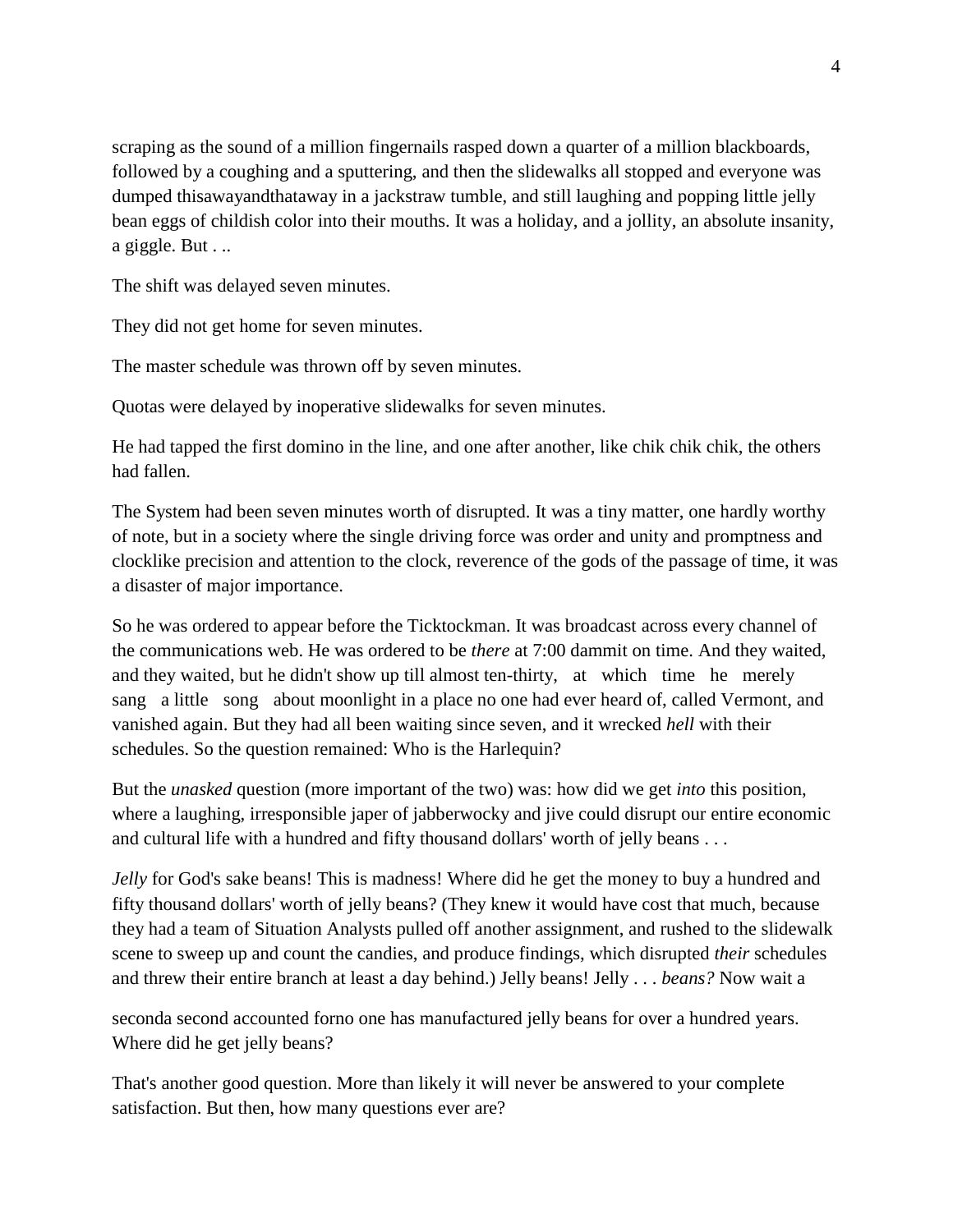The middle you know. Here is the beginning. How it starts: A desk pad. Day for day, and turn each day. 9:00open the mail. 9:45appointment with planning commission board. 10:30discuss installation progress charts with J.L. 11:45 pray for rain. 12:00lunch. *And so it goes.*

"I'm sorry. Miss Grant, but the time for interviews was set at 2:30, and it's almost five now. I'm sorry you're late, but those are the rules. You'll have to wait till next year to submit application for this college again." *And so it goes.*

The 10:10 local stops at Cresthaven, Galesville, Tonawanda Junction, Selby, and Farnhurst, but not at Indiana City, Lucas-vine, and Colton, except on Sunday. The 10:35 express stops at

Galesville, Selby, and Indiana City, except on Sunday & Holi-days, at which time it stops at  $\dots$ *and so it goes.*

"I couldn't wait, Fred. I had to be at Pierre Cartain's by 3:00, and you said you'd meet me under the clock in the terminal at 2:45, and you weren't there, so I had to go on. You're always late, Fred. If you'd been there, we could have sewed it up together, but as it was, well, I took the order alone . . ." *And so it goes.*

Dear Mr. and Mrs. Atterley: in reference to your son Gerold's constant tardiness, I am afraid we will have to suspend him from school unless some more reliable method can be instituted guaranteeing he will arrive at his classes on time.

Granted he is an exemplary student, and his marks are high, his constant flouting of the schedules of this school makes it impractical to maintain him in a system where the other

children seem capable of getting where they are supposed to be on time *and so it goes.*

YOU CANNOT VOTE UNLESS YOU APPEAR AT 8:45A.M.

"I don't care if the script is *good,* I need it Thursday!"

## CHECK-OUT TIME IS 2:00 P.M.

"You got here late. The job's taken. Sorry."

## YOUR SALARY HAS BEEN DOCKED FOR TWENTY MINUTES' TIME LOST.

"God, what time is it, I've gotta run!"

And so it goes. And so it goes. And so it goes. And so it goes goes goes goes goes tick tock tick tock tick tock and one day we no longer let time serve us, we serve time and we are slaves

of the schedule, worshippers of the sun's passing, bound into a life predicated on restrictions because the system will not function if we don't keep the schedule tight.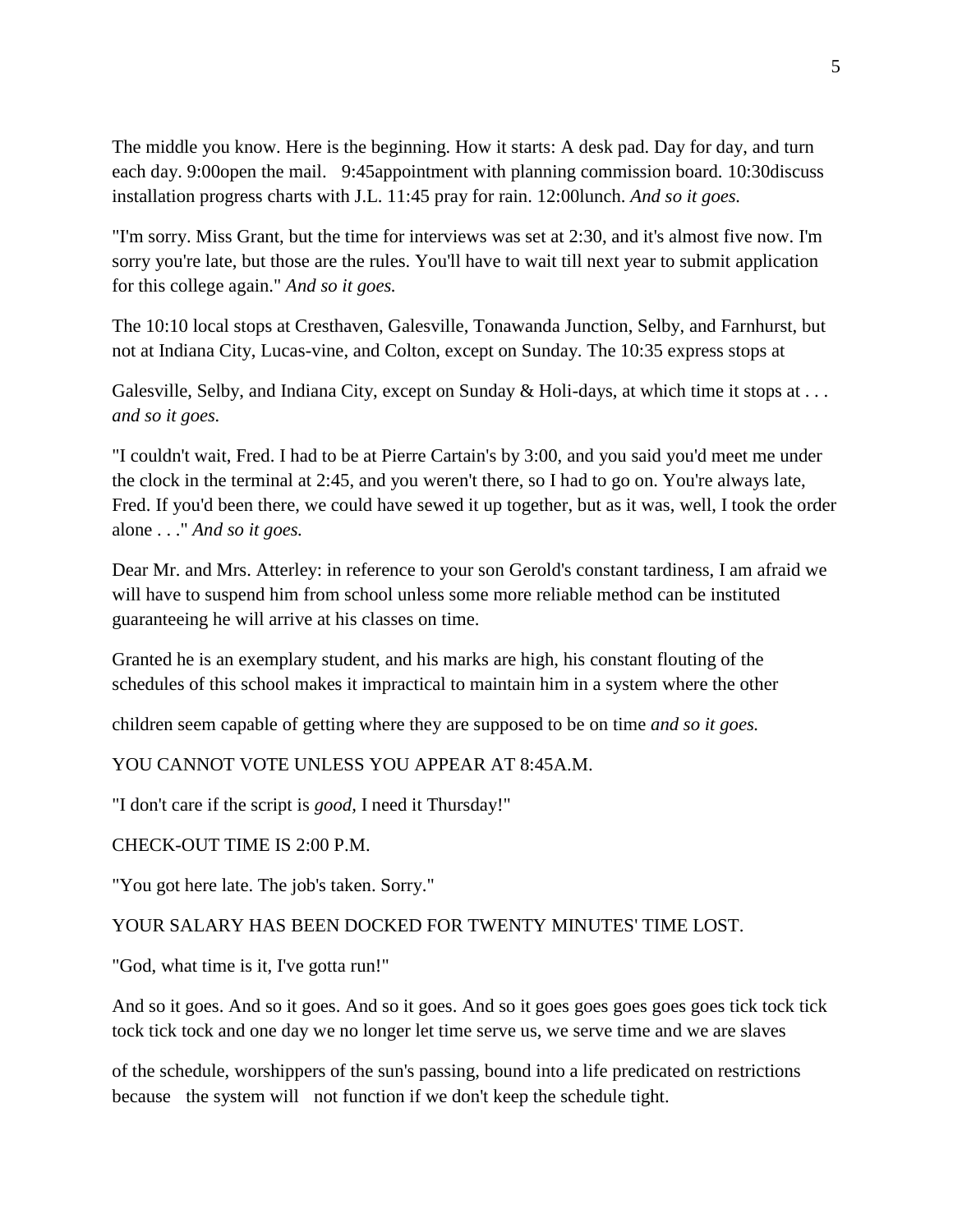Until it becomes more than a minor inconvenience to be late.

It becomes a sin. Then a crime. Then a crime punishable by this: EFFECTIVE 15 JULY 2389, 12:00:00 midnight, the office of the Master Timekeeper will require all citizens to submit their time-cards and cardioplates for processing. In accordance with Statute 555-7-SGH-999 governing the revocation of time per capita, all cardioplates will be keyed to the individual holder and What they had done, was devise a method of curtailing the amount of life a person could have. If he was ten minutes late, he lost ten minutes of his life. An hour was proportionately worth more revocation. If someone was consistently tardy, he might find himself, on a Sunday night, receiving a communiqué from the Master Timekeeper that his time had run out, and he would be "turned off" at high noon on Monday, please straighten your affairs, sir.

And so, by this simple scientific expedient (utilizing a scientific process held dearly secret by the Ticktockman's of-fice) the System was maintained. It was the only expedient thing to do. It was, after all, patriotic. The schedules had to be met. After all, there *was* a war only But, wasn't there always?

"Now that is really disgusting," the Harlequin said, when pretty Alice showed him the wanted poster. "Disgusting and *highly* improbable. After all, this isn't the days of desperadoes.

A *wanted* poster!"

"You know," Alice noted, "you speak with a great deal of inflection."

"I'm sorry," said the Harlequin, humbly.

"No need to be sorry. You're always saying I'm sorry.' You have such massive guilt, Everett, it's really very sad."

"I'm sorry," he repeated, then pursed his lips so the dimples appeared momentarily. He hadn't wanted to say that at all. "I have to go out again. I have to *do* something."

Alice slammed her coffee-bulb down on the counter. "Oh for God's *sake,* Everett, can't you stay home just *one* night! Must you always be out in that ghastly clown suit, running around *axunoying* people?"

"I'm" he stopped, and clapped the jester's hat onto his auburn thatch with a tiny tingling of bells. He rose, nnsed out his coffee-bulb at the tap, and put it into the drier for a moment.

"I have to go."

She didn't answer. The faxbox was purring, and she pulled a sheet out, read it, threw it toward him on the counter. "It's about you. Of course. You're ridiculous."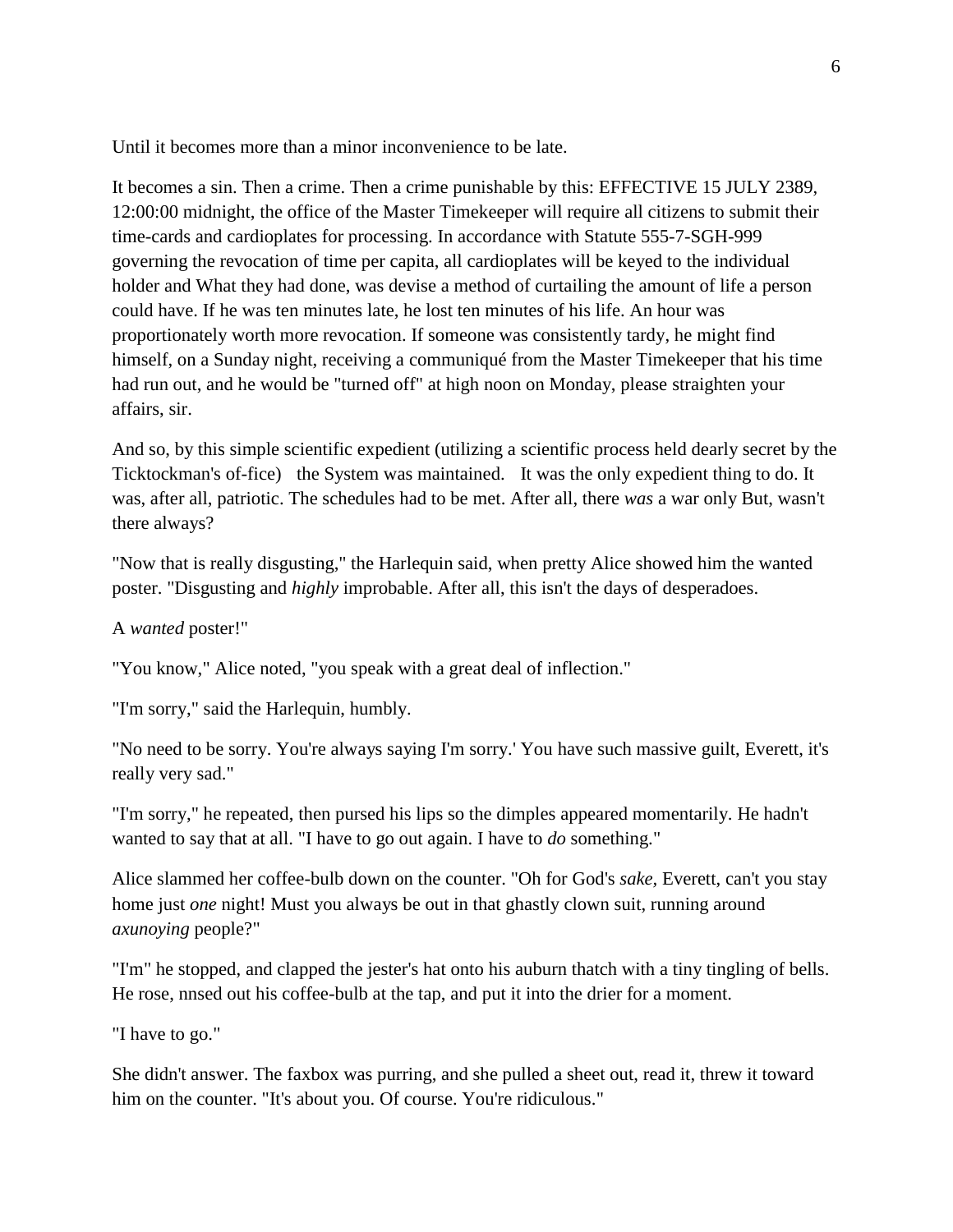He readit quickly. It said the Ticktockman was trying to locate him. He didn't care, he was going out to be late again. At the door, dredging for an exit line, he hurled back petulantly, "Well, *you* speak with inflection, *too!"*

Alice rolled her pretty eyes heavenward. "You're ridiculous."

The Harlequin stalked out, slamming the door, which sighed shut softly, and locked itself.

There was a gentle knock, and Alice got up with an exhalation of exasperated breath, and opened the door. He stood there. "I'll be back about ten-thirty, okay?"

She pulled a rueful face. "Why do you tell me that? Why?

You *know* you'll be late! You *know it!* You're *always* late, so why do you tell me these dumb things?" She closed the door.

On the other side, the Harlequin nodded to himself. *She's right. She's always right. I'll be late. I'm always late. Why* do /*tell her these dumb things?*

He shrugged again, and went off to be late once more.

He had fired off the firecracker rockets that said: I will attend the 115th annual International Medical Association Invocation at 8:00 P.M. precisely. I do hope you will all be able to join me.

The words had burned in the sky, and of course the authorities were there, lying in wait for him. They assumed, naturally, that he would be late. He arrived twenty minutes early, while they were setting up the spiderwebs to trap and hold him, and blowing a large bullhorn, he frightened and unnerved them so, their own moisturized encirclement webs sucked closed, and they were hauled up, kicking and shrieking, high above the amphitheater's floor. The Harlequin laughed and laughed, and apologized profusely. The physicians,' gathered in solemn conclave, roared with laughter, and accepted the Harlequin's apologies with exaggerated bowing and posturing, and a merry time was had by all, who thought the Harlequin was a regular foofaraw in fancy pants; all, that is, but the authorities, who had been sent out by the office of the Ticktockman, who hung there like *so* much dockside cargo, hauled up above the floor of the amphitheater in a most unseemly fashion.

(In another part of the same city where the Harlequin carried on .his "activities," totally unrelated in every way to what concerns here, save that k illustrates the Ticktockman's power and import, a man named Marshall Delahanty received his turn-off notice from the Ticktockman's office. His wife received the notification from the gray-suited minee who delivered it, with the traditional "look of sorrow" plastered hideously across his face. She knew what it was, even without unsealing it. It was a billet-doux of immediate recognition to everyone these days. She gasped, and held it as though it were a glass slide tinged with botulism, and prayed it was not for her. Let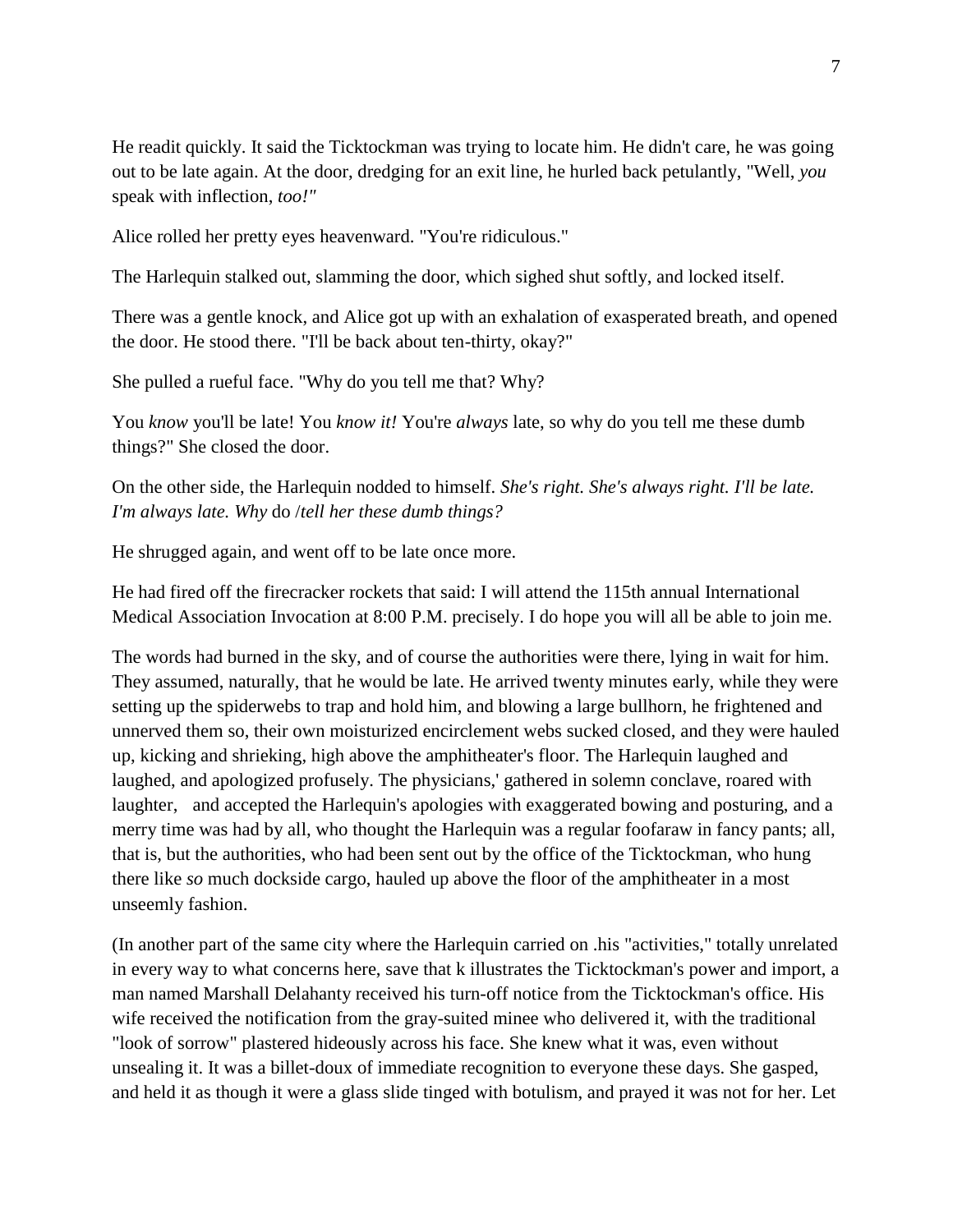it be for Marsh, she thought, brutally, realistically, or one of the kids, but not for me, please dear God, not for me. And then she opened it, and it *was* for Marsh, and she was at one and the same time horrified and relieved. The next trooper in the line had caught the bullet. "Marshall," she screamed, "Marshall! Termination, Marshall! OhmiGod, Marshall, whattiwe do, whatti we do, Marshall omigodmarshall . . ." and in their home that night was the sound of tearing paper and

fear, and the stink of madness went up the flue and there was nothing, absolutely nothing they could do about it. (But Marshall Delahanty tried to run. And early the next day, when turn-off time came, he was deep in the forest two hundred miles away, and the office of the Ticktockman blanked his cardioplate, and Marshall Delahanty keeled over, running, and his heart stopped, and the blood dried up on its way to his brain, and he was dead that's all. One light went out on his sector map in the office of the Master Timekeeper, while notification was entered for fax reproduction, and Georgette Delahanty's name was entered on the dole roles till she could re-marry. Which is the end of the footnote, and all the point that need be made, except don't laugh, because that is what would happen to the Harlequin if ever the Ticktockman found out his real name. It isn't funny.) The shopping level of the city was thronged with the Thursday-colors of the buyers. Women in canary yellow chitons and men in pseudo-Tyrolean outfits that were jade and leatherand fit very tightly, save for the balloon pants.

When the Harlequin appeared on the still-being-constructed shell of the new Efficiency Shopping Center, his bullhorn to his elfishly-laughing lips, everyone pointed and stared, and heberated them:

"Why let them order you about? Why let them tell you to hurry and scurry like ants or maggots? Take your time! Saunter a while! Enjoy the sunshine, enjoy the breeze, let life carry you at your own pace! Don't be slaves of time, it's a helluva way to die, slowly, by degrees . . . down with the Ticktockman!"

Who's the nut? most of the shoppers wanted to know. Who's the nut oh wow I'm gonna be late I gotta run. . .

And the construction gang on the Shopping Center received an urgent order from the office of the Master Timekeeper that the dangerous criminal known as the Harlequin was atop their spire, and their aid was urgently needed in apprehending him.

The work crew said no, they would lose time on their construction schedule, but the Ticktockman managed to pull the proper threads of governmental webbing, and they were told to cease work and catch that nitwit up there on the spire with the bullhom. So a dozen and more burly workers began climbing into their construction platforms, releasing the a-grav plates, and rising toward the Harlequin.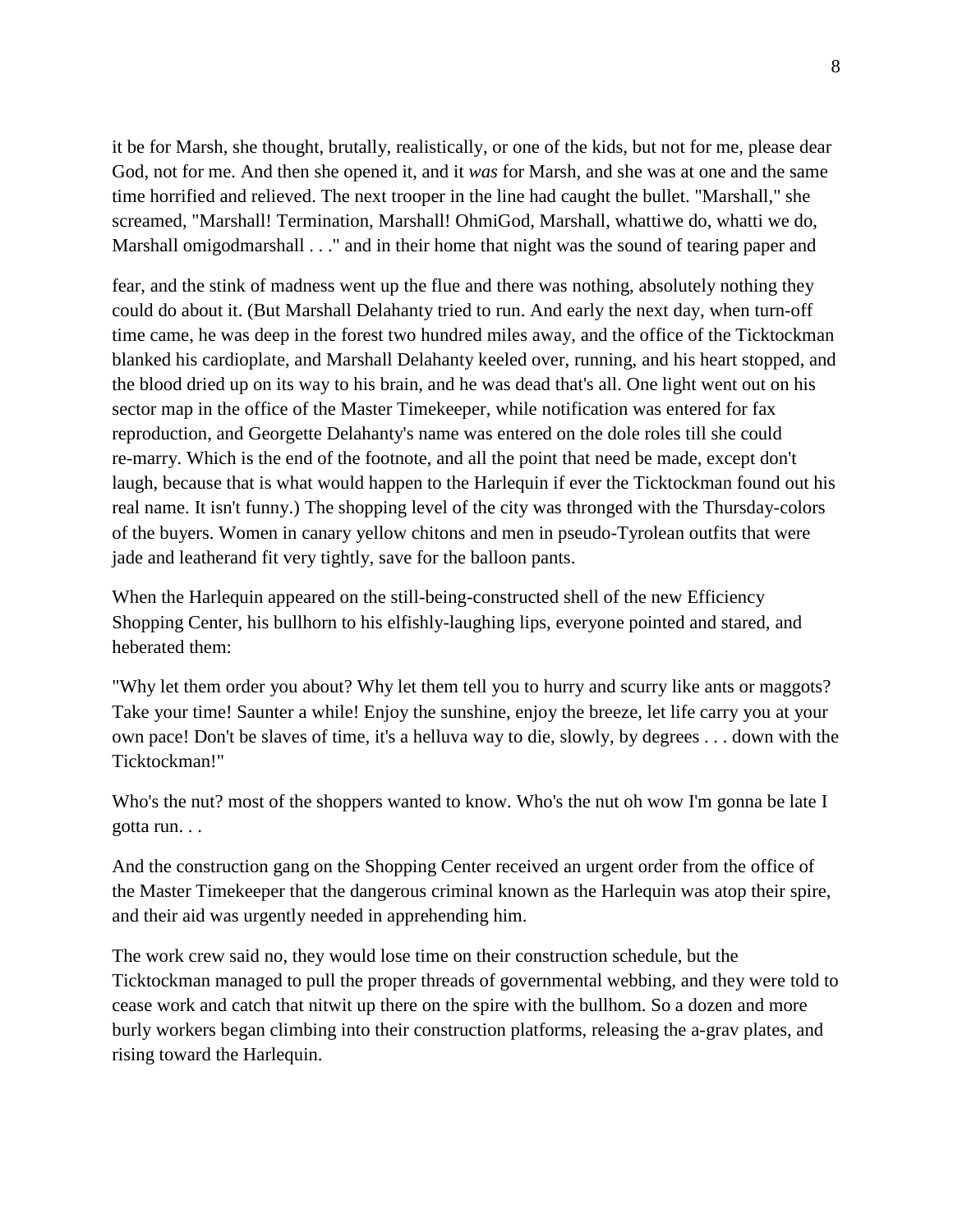After the debacle (in which, through the Harlequin's attention to personal safety, no one was seriously injured), the workers tried to reassemble, and assault him again, but it was too late. He had vanished. It had attracted quite a crowd, however, and the shopping cycle was thrown off by hours, simply hours. The purchasing needs of the system were therefore falling behind, and so measures were taken to accelerate the cycle for the rest of the day, but it got bogged down and speeded up and they sold too many float-valves and not nearly enough wegglers, which meant that the popli ratio was off, which made it necessary to rush cases and cases of spoiling Smash-0 to stores that usually needed a case only every three or four hours. The shipments were bollixed, the trans-shipments were misrouted, and in the end, even the swizzleskid industries felt it.

"Don't come back till you have him!" the Ticktockman said, very quietly, very sincerely, extremely dangerously.

They used dogs. They used probes. They used cardioplate crossoffs. They used teepers. They used bribery. They used stiktytes. They used intimidation. They used torment. They used torture. They used finks. They used cops. They used search&seizure. They used fallaron. They used betterment incentive. They used fingerprints. They used Bertillon. They used cunning. They used guile. They used treachery. They used Raoul Mitgong, but he didn't help. much. They used applied physics. They used techniques of criminology.

And what the hell: they caught him.

After all, his name was Everett C. Marm, and he wasn't much to begin with, except a man who had no sense of time.

"Repent, Harlequin!" said the Ticktockman.

"Get stuffed!" the Harlequin replied, sneering.

"You've been late a total of sixty-three years, five months, three weeks, two days, twelve hours, forty-one minutes, fifty-nine seconds, point oh three six one one one microseconds.

You've used up everything you can, and more. I'm going to turn you off."

"Scare someone else. I'd rather be dead than live in a dumb world with a bogeyman like you."

"It's my job."

"You're full of it. You're a tyrant. You have no right to order people around and kill them if they show up late."

"You can't adjust. You can't fit in."

"Unstrap me, and I'll fit my fist into your mouth."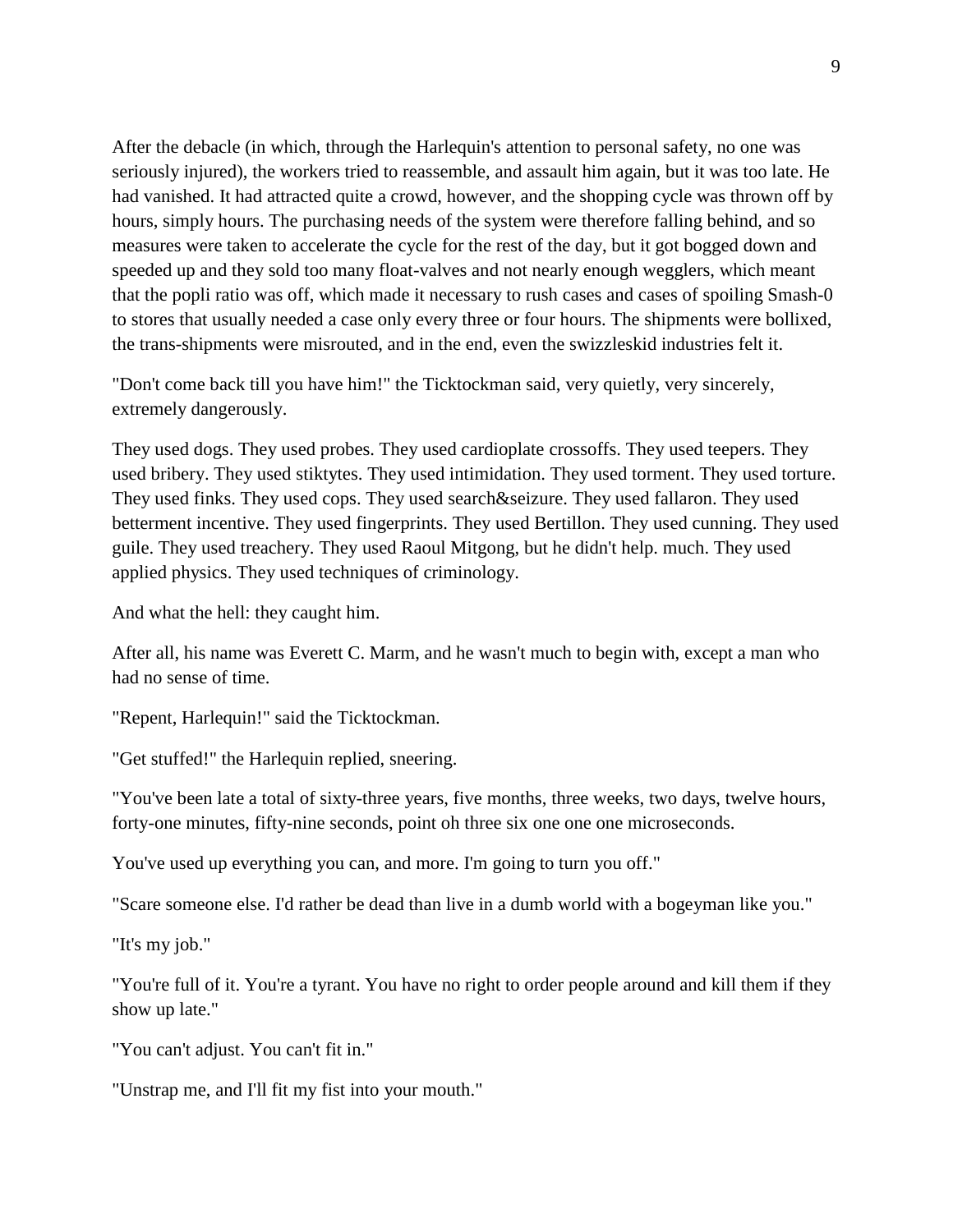"You're a non-conformist."

"That didn't used to be a felony."

"It is now. Live in the world around you."

"I hate it. It's a terrible world."

"Not everyone thinks so. Most people enjoy order."

"I don't, and most of the people I know don't."

"That's not true. How do you think we caught you?"

"I'm not interested."

"A girl named pretty Alice told us who you were."

"That's a lie."

"It's true. You unnerve her. She wants to belong, she wants

to conform, I'm going to turn you off."

"Then do it already, and stop arguing with me."

"I'm not going to turn you off."

"You're an idiot!"

"Repent, Harlequin!" said the Ticktockman.

"Get stuffed."

So they sent him to Coventry. And in Coventry they worked him over. It was just like what they did to Winston Smith in "1984," which was a book none of them knew about, but the techniques are really quite ancient, and so they did it to Everett C. Marm, and one day quite a long time later, the Harlequin appeared on the communications web, appearing elfish and dimpled and bright-eyed, and not at all brainwashed, and he said he had been wrong, that it was a good, a very good thing indeed, to belong, and be right on time hip-ho and away we go, and everyone stared up at him on the public screens that covered an entire city block, and they said to themselves, well, you see, he was just a nut after all, and if that's the way the system is run, then let's do it that way, because it doesn't pay to fight city hall, or in this case, the Ticktockman. So Everett C.

Marm was destroyed, which was a loss, because of what Thoreau said earlier, but you can't make an omelet without breaking a few eggs, and in every revolution, a few die who shouldn't, but